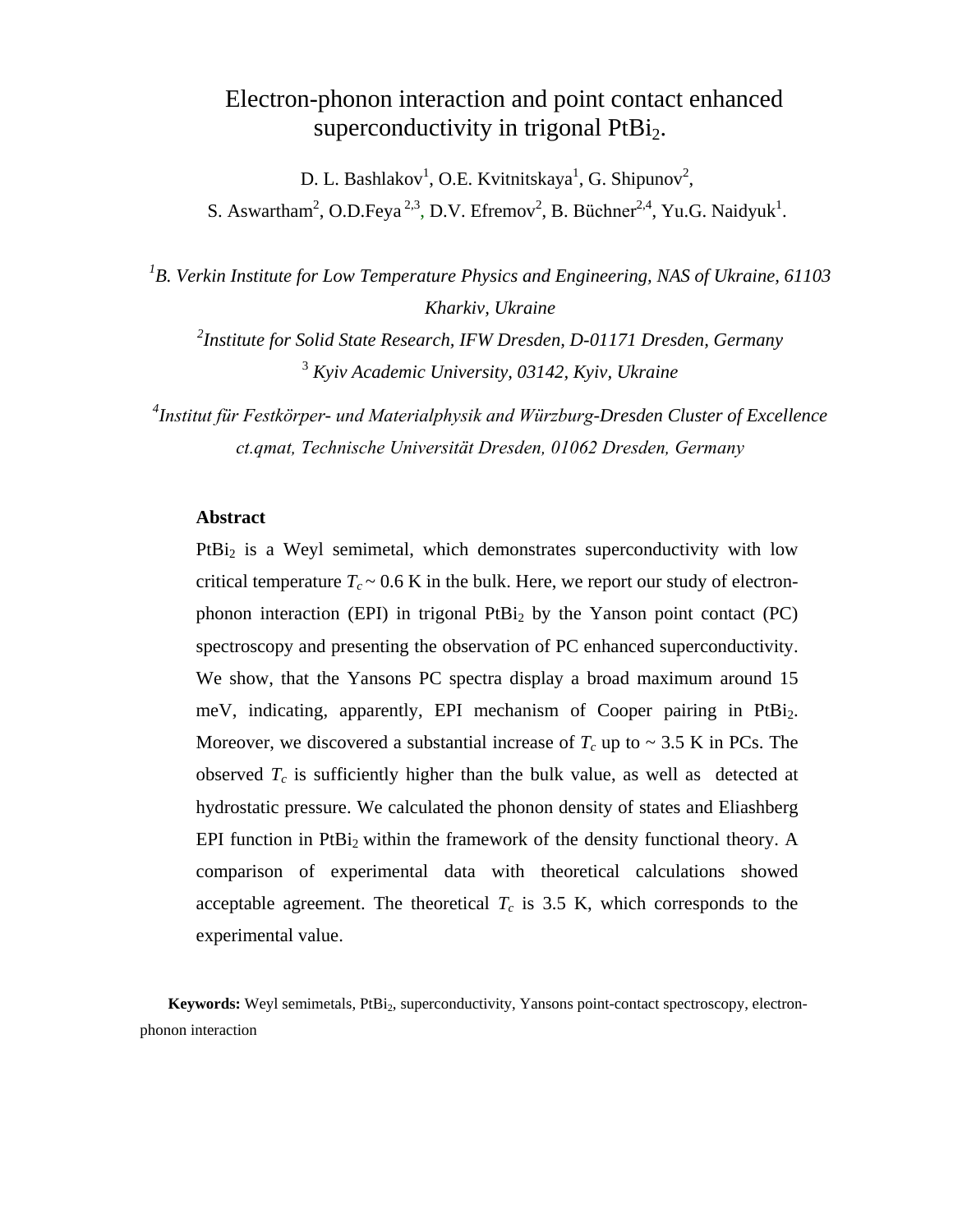#### **Introduction**

Currently, solid state physics is facing a growing demand for new quantum materials with technical prospects. Emerging topological superconductors are among such new quantum materials, which could find applications in next-generation devices for fault-tolerant quantum computing and/or quantum cryptography [1-3]. There are a number of topological Weyl semimetals that exhibit superconductivity at low temperatures. Because of the inversion symmetry breaking, superconductivity in materials of this type is always considered a candidate for topological superconductivity [3].

PtBi<sub>2</sub> is one of such candidates showing the traces of superconductivity  $[4]$  as well as presence of Dirac-like states [5-8] and triply degenerate Weyl points near the Fermi level [8]. Semimetallic  $PtBi<sub>2</sub>$  is known to exist in polymorphic forms of cubic and trigonal structures [4]. Giant positive magneto-resistance is a commonly shared property for both of them [9- 11]. Similarly, both phases demonstrate the transition in to superconducting (SC) state with  $T_c$  rising by applying pressure [12, 13]. While the cubic phase is substantially a 3D material, the trigonal one is a layered material. This layered nature of quasi two-dimensional crystal structure of the PtBi<sub>2</sub> gives advantages for device fabrication. Also, trigonal polymorph of PtBi<sub>2</sub> can be easily sized down to the few layers just by mechanical exfoliation technique. The parent compound of trigonal PtBi<sub>2</sub> is SC at  $T_c \sim 0.6$  K. It was also shown, that doping of the trigonal phase with rhodium (Rh) causes the increase of  $T_c$  up to 2.5 K [4]. The cyclotron mass for PtBi<sub>2</sub> was shown to be about  $0.13 \text{ m}_e$  confirming a high mobility of the charge carriers  $[14]$ . Also, the PtBi<sub>2</sub> is an ideal platform to study 2D-dimensional superconductivity in a topological semimetal [14]. However, the mechanism of superconductivity in layered  $PtBi<sub>2</sub>$  is still unclear. Here, for the first time, we have measured the electron-phonon interaction (EPI) in PtBi<sub>2</sub> using Yanson point-contact (PC) spectroscopy [15]. We supplemented the experimental study with a theoretical calculation of EPI function.

Previous, PC studies on a number of topological materials demonstrated local enhancement of SC transition temperature [16-27]. In this work we are adding  $PtBi<sub>2</sub>$  into the list of topological materials which show local enhancement of  $T_c$  in the PC with normal metals. The temperature of transition in the SC state in the hetero-contacts between PtBi<sub>2</sub> and of Au, Ag or Cu rises up to 3.5 K and critical magnetic field of up to 3 Tesla (see, e.g., Fig.1S in Supplement [28]) is needed to suppress the observed superconductivity.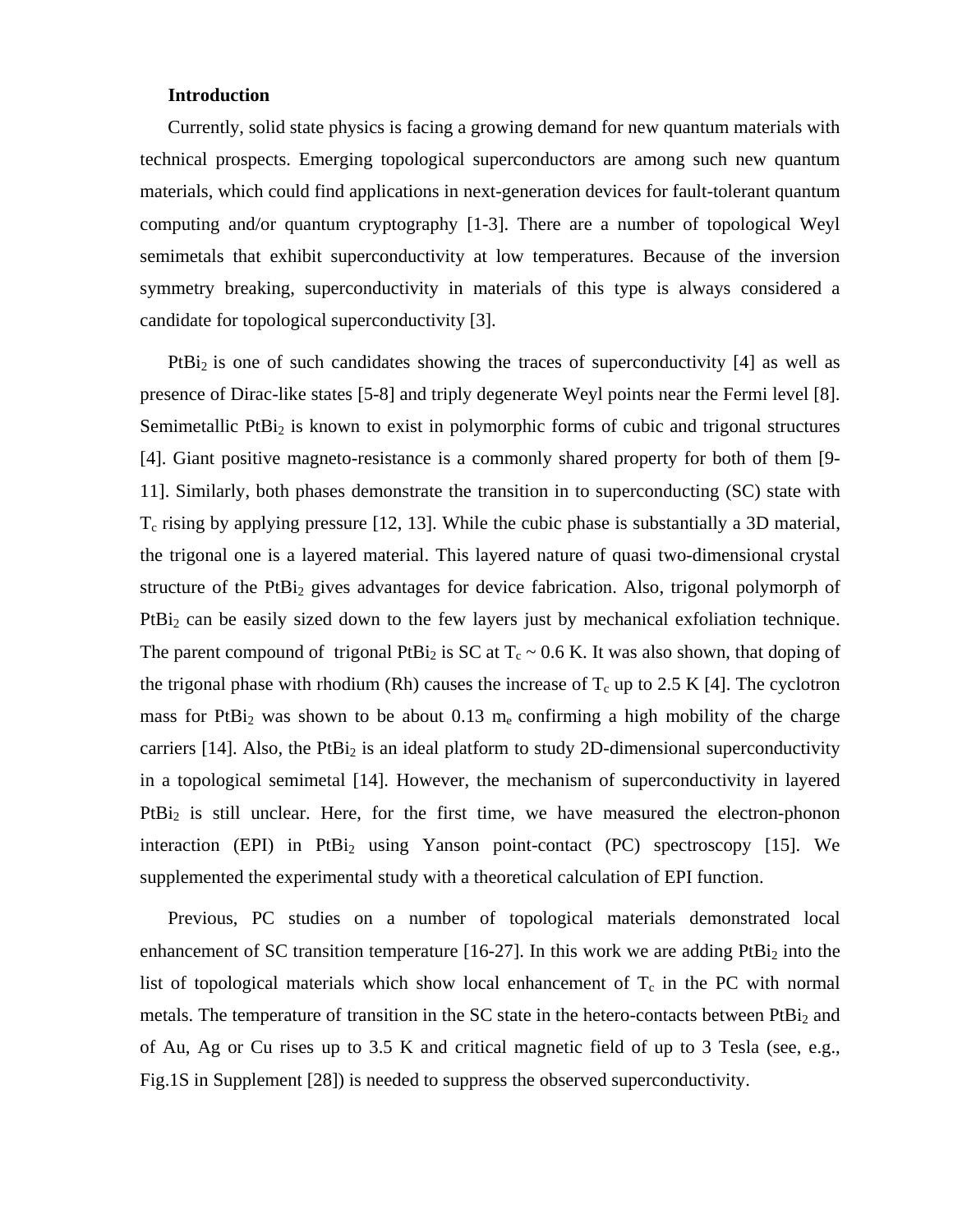### **Experimental and results**

Samples of trigonal PtBi<sub>2</sub> were grown via self-flux method. Single crystals of PtBi<sub>2</sub> were synthesized by mixing elemental powders of Pt (99.99%, Saxonia Edelmetalle GmbH), and Bi (325-mesh powder, 99.5%, Alfa Aesar). More details on the crystal growth and characterization can be found in [4]. Details of PC preparation and measurement technique are given in "Supplement" [28].

Yansons PC spectra (second derivative of current-voltage characteristic [15]) measured for the PtBi<sub>2</sub> crystals with residual-resistivity ratio RRR≈130 are shown on Fig.1. Spectra were obtained for homo-contacts (grey lines) and hetero-contacts (black lines) with gold or silver thin wires (counterelectrodes). Yansons PC spectra of homo-contacts (grey lines) demonstrate some smeared humps or kinks in the region of 10-30 mV, while hetero-contacts (black lines) developed distinctly pronounced maximum**.**



**Figure 1**. Yansons PC spectra  $(d^2V/dI^2)$  of the hetero-contacts PtBi<sub>2</sub> (black lines) made with gold **a**) and silver **b**) counter-electrodes. Spectra of  $PtB_i$ <sub>2</sub> homo-contacts (grey lines) on both graphs are shown for comparison. Blue and red curves are Yanson PC EPI spectra for Au and Ag from [29].

From one of the pioneering work [30] it is known that phonon peaks of both materials constituting PC are present on Yansons PC spectrum. Indeed, one can see that some selected spectra (top ones from Fig. 1a and 1b) have a dominated input where the transverse phonon maximum of gold or silver is expected [29-32]. At the same time, the bottom spectra of  $PtBi<sub>2</sub>$ hetero-contacts shown here demonstrate well defined maximum around 15 mV, which can not be assigned to silver or gold. It is clear that such spectral feature correlates with the hump noted for the  $PtBi_2-PtBi_2$  contacts. Thus, we can relate it to the EPI in  $PtBi_2$ .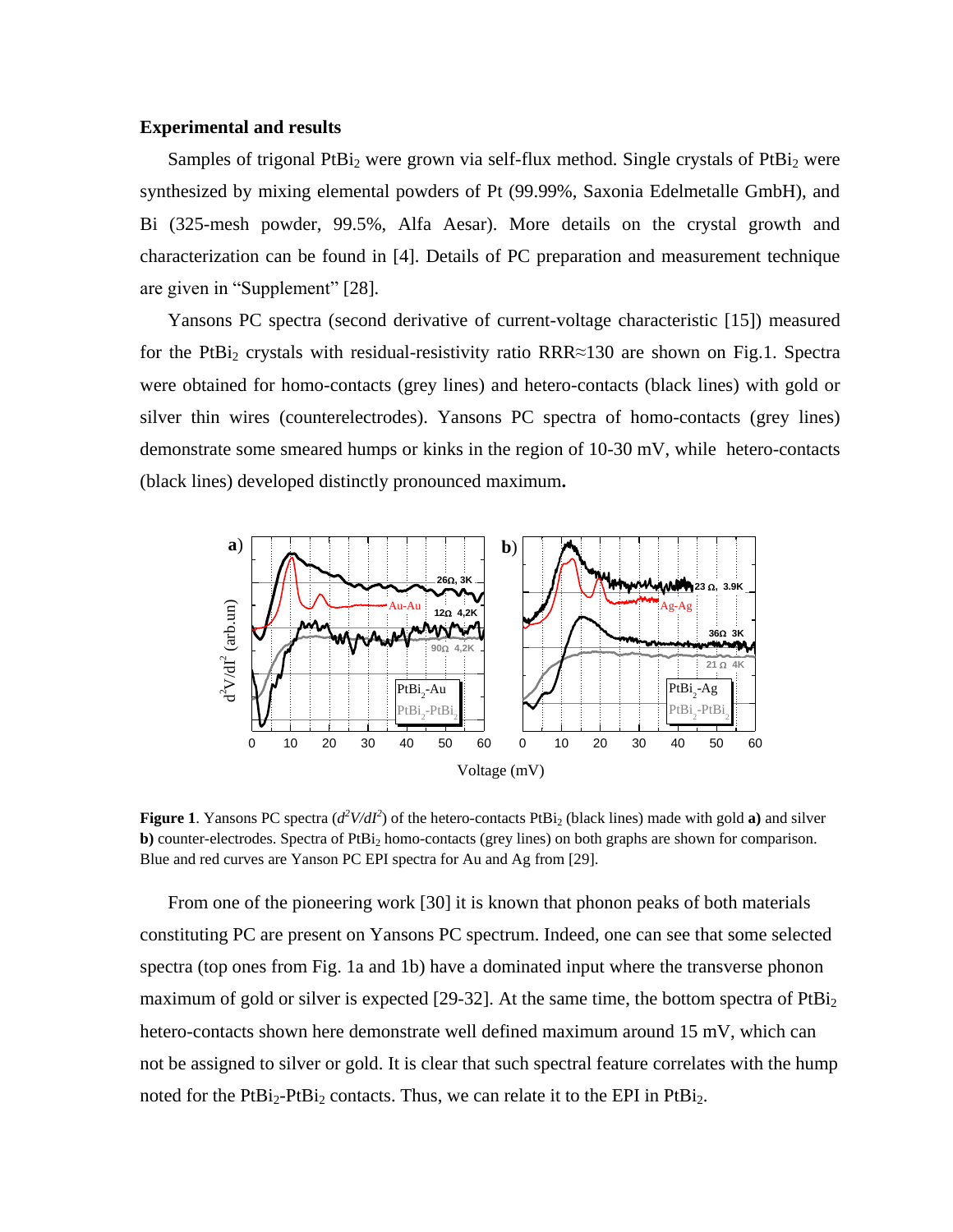Most of the Yansons PC spectra were collected at temperatures near to the helium boiling point. A majority of the PCs demonstrate transition to the SC state at  $3-3.5$  K. Fig. 2 (a,b) shows examples of the differential resistance  $R_d(V)=dV/dI$  with zero-bias dips for some selected hetero-contacts, which disappeared with increasing of temperature or magnetic field (see Fig. S2 [28]) We observed such behavior both for hard and soft PCs, which were made with conducting silver paint<sup>\*</sup>. The distribution of temperatures and magnetic field at which the SC dips in the *dV/dI* were suppressed is shown on Fig. 2c.

#### **Discussion**

 $\overline{a}$ 

The PC spectra of PtBi<sub>2</sub> homo-contacts have a broad maximum and a high background level at the energy above the phonon. This suggests that the material inside the PC may be strained, probably due to deformations obtained during mechanical PC creation. The use of softer materials, such as noble metals, improved the resolution of the spectral features.



**Figure 2.**  $dV/dI$  of PtBi<sub>2</sub>–Ag hard **a**) and soft **b**) PCs . The  $dV/dI$  data for the Fig. b) were recalculated from the corresponding second derivative  $d^2V/dI^2$  in inset. c) SC transition temperature (linked to the left scale) detected within various hard PCs between PtBi<sub>2</sub> and Ag (open circles), Au (crossed circles) or Cu (circles with a dot) counter-electrodes, as well as measured at 1.55 K in a magnetic field (square symbols linked to the right scale) needed to suppress superconductivity in PCs.

More details on how contacts were made and some more examples of the *dV/dI* with SC zero-bias dips as well as more Yansons PC spectra of PtBi<sub>2</sub>-Me (where Me -Au, Ag or Cu) heterocontacts and PtBi<sub>2</sub>-PtBi<sub>2</sub> homocontacts are given in Figures at "Supplement" [28].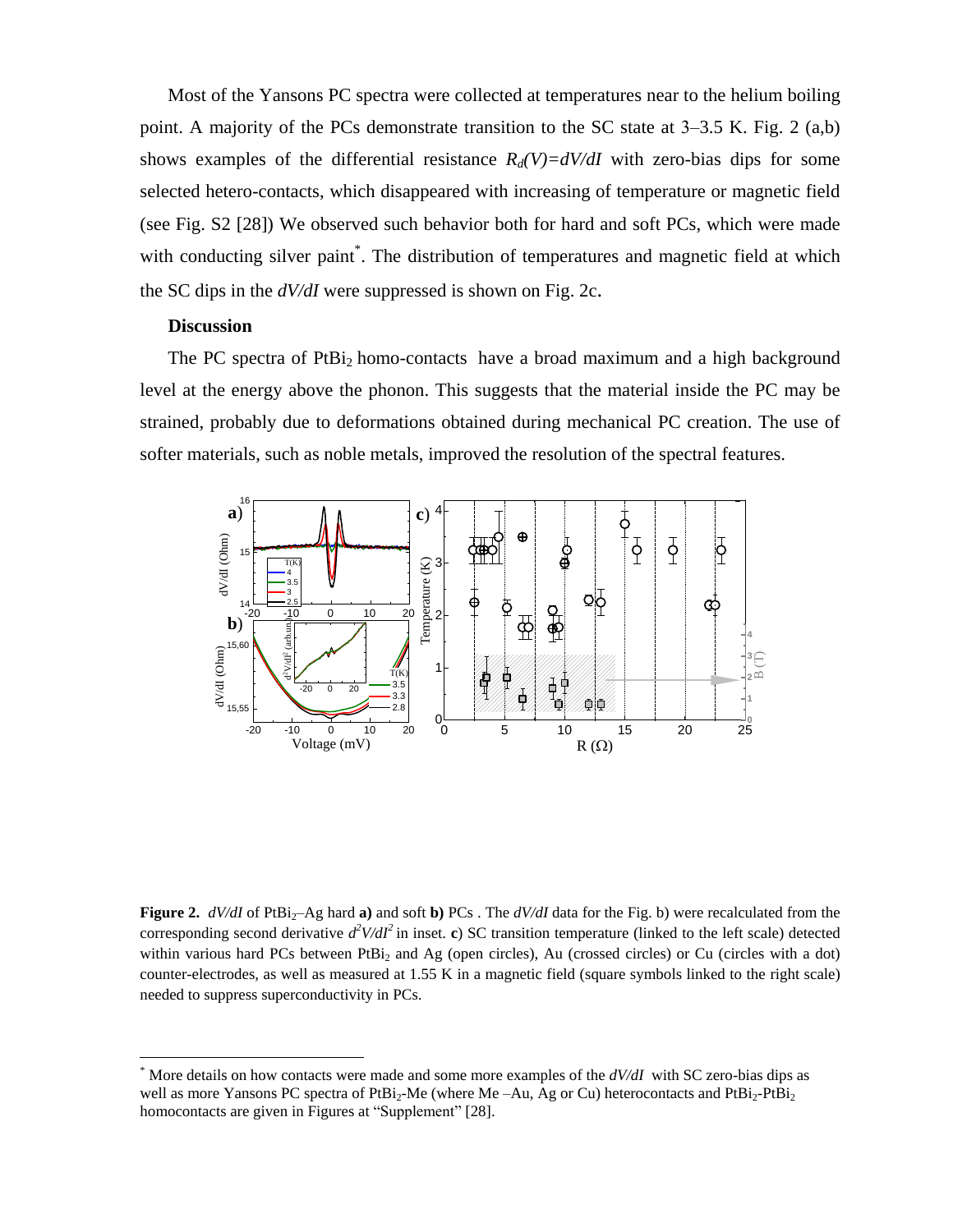Another effect to note is a varying partial contribution to the Yansons PC spectrum from each material in the heterocontacts. The contribution to the spectra from each material is determined by the geometry of the contact (a fraction of the volume occupied by each metal in the PC core). Therefore, the intensity of phonon peaks of each material is, as a rule<sup>†</sup>, proportional to the effective volume occupied by each metal [32, 33]. Here, for heterocontacts, the Au (Ag or Cu) tips can make a contribution to the Yansons PC spectra. For these reasons, the data from the  $PtBi<sub>2</sub>-Cu$  hetero-contacts were not included, because the major EPI peaks of Cu are at 15–20 meV [30, 32], which could mask the contribution from PtBi<sub>2</sub>.

Figure 3 demonstrates calculated phonon density of states (DOS) and the Eliashberg EPI function  $\alpha^2 F(\omega)$  of PtBi<sub>2</sub>. To calculate phonon we used density functional theory (DFT) [34,35] implemented in the VASP code [36–38] with PHONOPY package [39]. Perdew-Burke-Ernzerhof (PBE) generalized gradient approximation (GGA) [40] and projector-augmented wave (PAW) [41,42] within DFT was used for these calculations. We have set the wave kinetic energy cutoff to 300 eV, and uniform Γ-centered 4x4x4 k-mesh which were used for Brillouin zone sampling. Structural relaxation was stopped with forces acting on ions achieved  $10^{-5}$  eV/Å accuracy. To calculate superconducting properties of PtBi<sub>2</sub> we used DFT in conjunction with density functional perturbation theory implemented in Quantum Espresso code [43,44]. The valence electronic wave functions were expanded with optimized kinetic-energy cutoff 110 Ry. The core-valence interaction is taken into account with scalar relativistic ultrasoft GGA PAW pseudopotentials. We employed gaussian Fermi surface smearing of 0.01 Ry in the Brillouin zone integration. Optimized structural parameters were a=12.6428 Bohr (6.6903 Å) and  $c/a=0.9439$ , which leads to  $c=11.9335$  Bohr (6.3148 Å). We used 8x8x8 k-points mesh for structural relaxations and charge density calculations and 4x4x4 q-grid for phonon calculations within density functional perturbation theory with interpolated phonon-electron calculation scheme. The superconducting transition temperature  $(T_c)$ , EPI strength ( $\lambda$ ) and Eliashber EPI function  $\alpha^2 F(\omega)$  was obtained with Migdal-Eliashberg theory [45] and McMillan-Allen-Dynes empirical formula to estimate  $T_c$ 

 $\overline{a}$ 

<sup>†</sup> Partial intensity of EPI features for each metal in Yansons PC spectrum of heterocontact depends also from intensity of EPI in specific material and is inversely proportional to the Fermi velocity [15]. Because of the EPI strength and the Fermi parameters in PtBi<sub>2</sub> are less known, it is very speculative to predict which EPI features will prevail in the case of "geometrically symmetrical" hetero contact.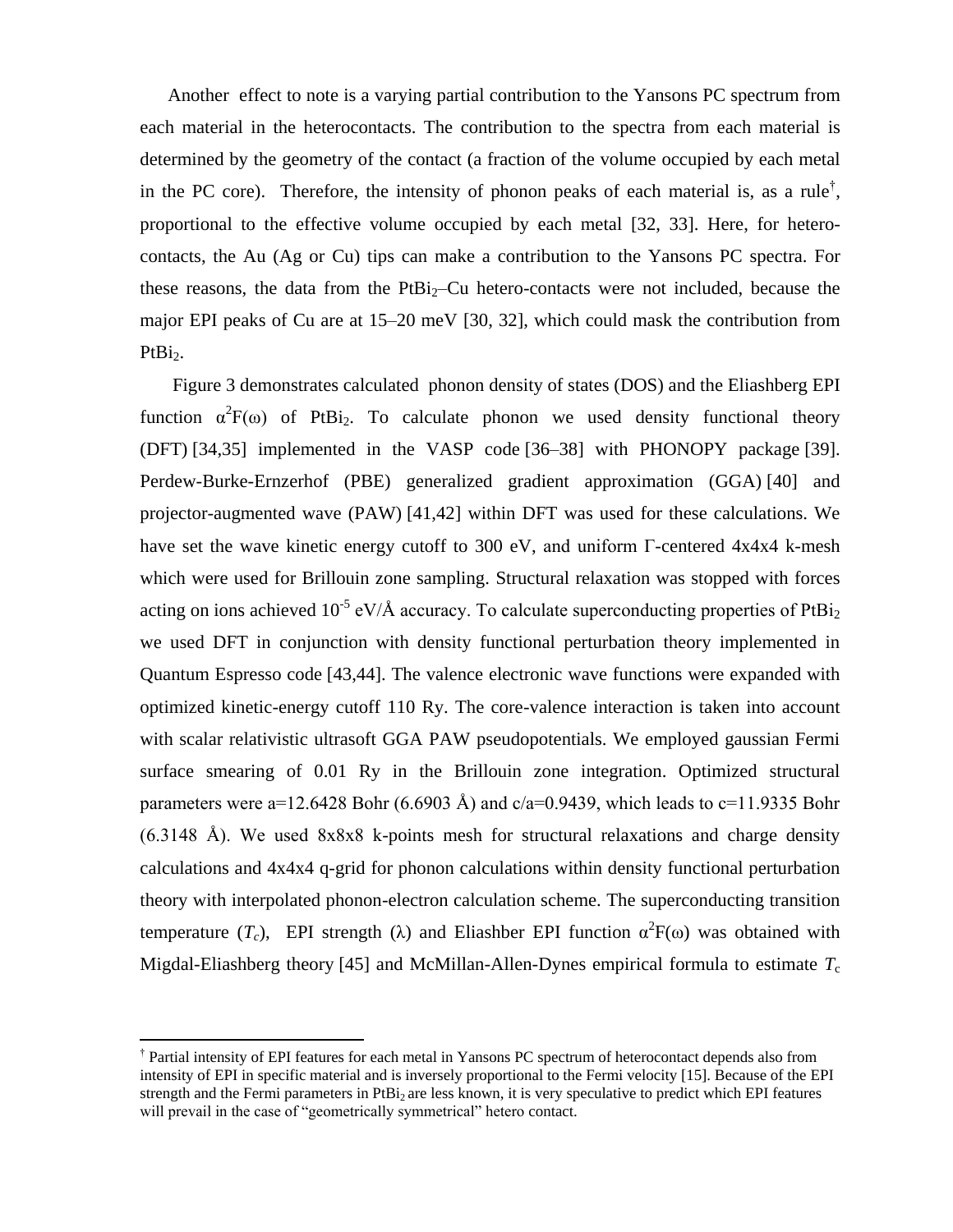[46,47]. The calculated  $T_c$  from EPI is 3.5 K for the screened-repulsive interaction  $\mu^*=0$  and *T*c=0.4K for *μ*\*=0.18.

It is seen that the maximal energy of phonons is a bit above 18 meV and above 12 meV three bands of optical phonons at around 13, 15 and 18 meV are seen. Smoothing of the phonon DOS results in appearance of broader maximum at around 15 meV. EPI function  $\alpha^2 F(\omega)$  looks similar to the phonon DOS. Comparing  $\alpha^2 F(\omega)$  with measured Yansons PC spectrum in Fig. 4(a), we see that mainly optical phonons contribute to EPI, while low energy phonons below 12 meV are not resolved in the PC spectra. There are also some shallow features on Yansons PC spectrum as a little maximum at 5 mV and shoulder at 25-30 mV. However, these features are not reproduced for all other spectra shown in Fig. 1 and Figs. S2, S3 in Supplement. Therefore, these features can be some artefact. Although shoulder at 25-30 mV maybe due two-phonon processes [15], which reflect the main maximum at 15 mV.



**Figure 3**. Top panel: Calculated phonon DOS of PtBi<sub>2</sub> (grey line) with partial contribution from Pt (blue) and Bi (red) phonons. Thick (black) curve is smoothed with Savitzky-Golay digital filter phonon DOS of PtBi<sub>2</sub>. Bottom panel: The calculated and smoothed Eliasherg EPI function  $\alpha^2 F(\omega)$ .

On Fig. 4(b) we compare Yansons PC spectrum of  $PtBi<sub>2</sub>$  with that of MoTe<sub>2</sub>. The latter is also a layered Weyl semimetal demonstrating enhanced  $T_c$  in PC with normal metals [22, 23]. Sharp peak close to a zero-bias is a rudiment of superconductivity present in PC. Similar peak was observed for PtBi<sub>2</sub> PCs cooled below  $T_c$ . Comparing the Yansons PC spectra of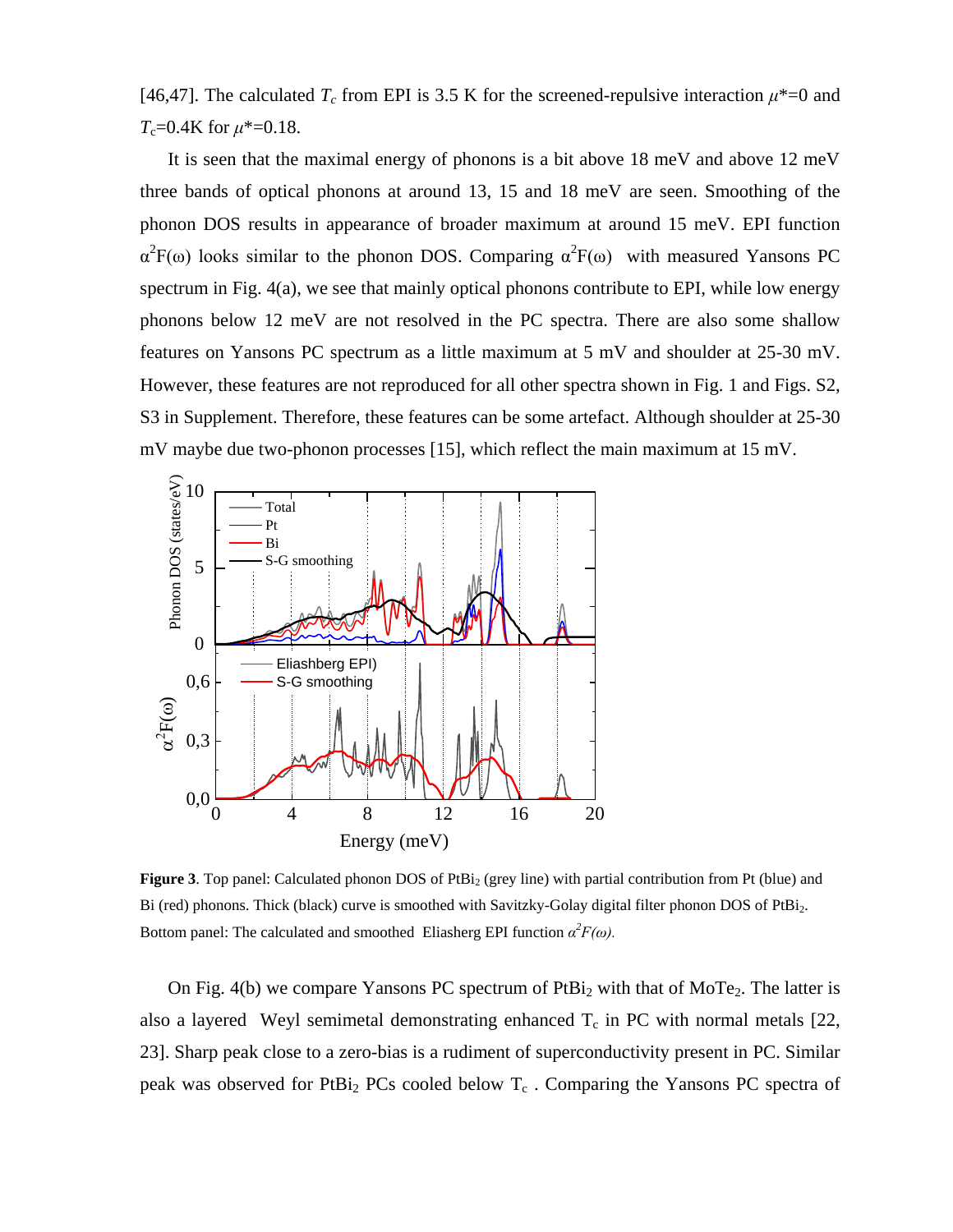$PtBi<sub>2</sub>$  and MoTe<sub>2</sub> on Fig. 4(b) one can see certain similarity between them, although atomic mass of Pt and Bi is much larger than Mo and Te. Both compounds have the phonons with the definite energy, which contributes the most in to the spectra. We can not state at this stage that it is a common trend for the layered compounds demonstrating PC stimulated/enhanced superconductivity and having a van-der-Waals interlayer coupling. We believe that future studies should also focus on looking for a dominant lattice vibrations, since they can be responsible for the Cooper pairing. Unfortunately, majority measurements of PC with enhanced superconductivity [16-21, 23, 24-27] are focused on differential resistance/conductivity of the PCs ignoring the Yansons PC spectroscopy.



**Figure 4**. (a) Yansons PC spectrum of PtBi<sub>2</sub> –Ag heterocontact (1) after background (2) subtraction (3) ( $T=3K$ , *B*=0T). Bottom curve is smoothed Eliashberg EPI function  $\alpha^2 F(\omega)$  from Fig.3. (b) Same Yansons PC spectrum in comparison with spectrum of another layered Weyl semimetal MoTe<sub>2</sub> [22] ( $T=2.3$ K,  $B=0.4$ T). Sharp peak near zero-bias is due to residual superconductivity in PC.

The SC dips in the  $dV/dI$  of PtBi<sub>2</sub> contacts showed no characteristic Andreev reflection structure (see Fig. 2a, 2b and Fig. S1 [28]), by that we mean absence of a double minima structure typical for S-N contacts as in the case of  $MoTe<sub>2</sub>$  [22]. It is possible speculate that this is related to the temperature smearing of the spectrum [48], to a low barrier value (*Z*) on the N-S interface [48, 49], to an unconventional order parameter [50]. However sharp side peaks with featureless zero-bias dip is characteristic for nonspectral regime in PC when SC state is suppressed by high current density, which increases with voltage and results also in the temperature rise in PC  $[51]$ . But certainly PtBi<sub>2</sub> belongs to the list of materials with nontrivial topology where PC enhanced/induced superconductivity was detected such as TaAs [16, 17], TaP[18], Au<sub>2</sub>Pb[25], Cd<sub>3</sub>As<sub>2</sub> [19-21], MoTe<sub>2</sub> [22, 23], WTe<sub>2</sub> [24], WC [26],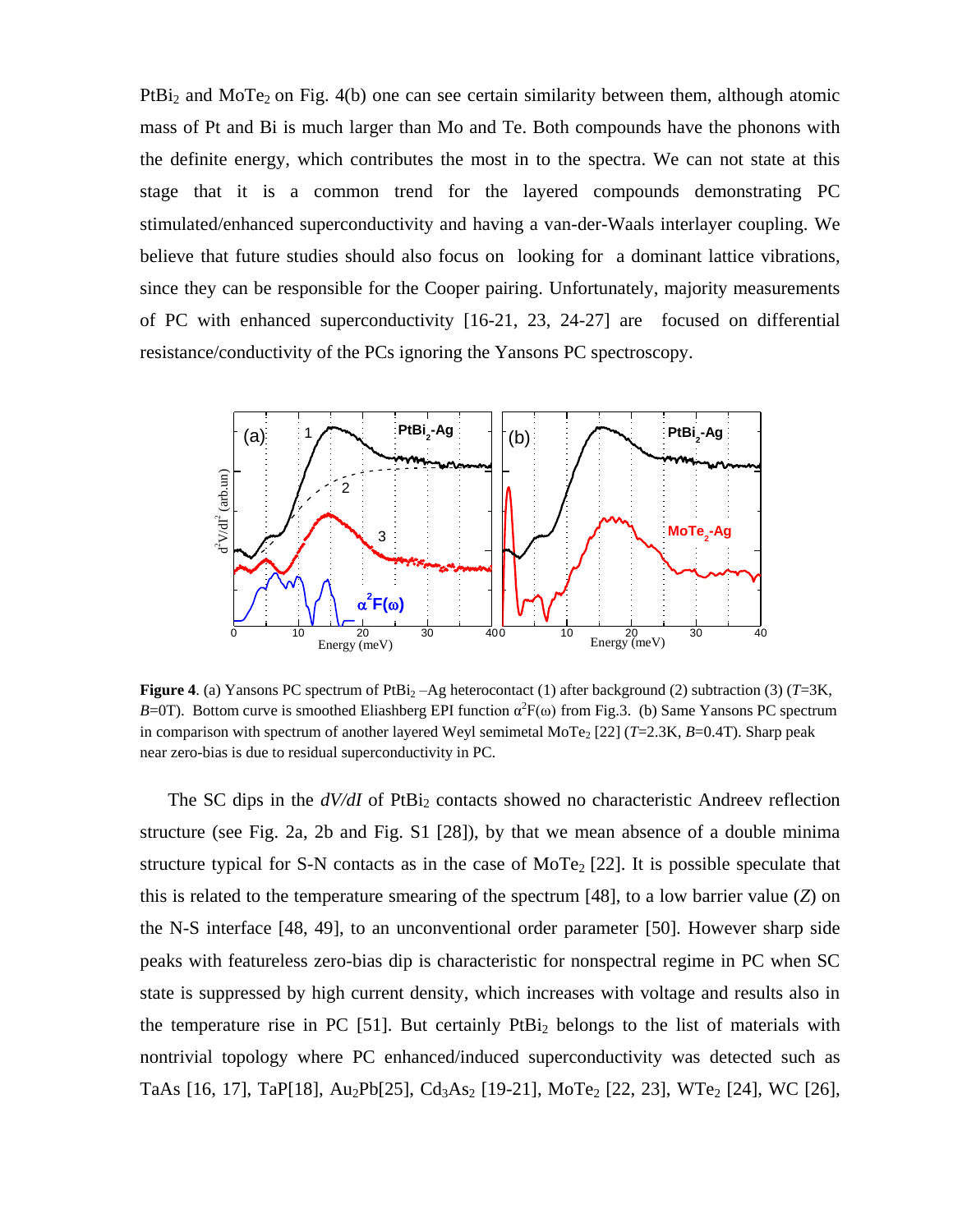TaAs<sub>2</sub> and NbAs<sub>2</sub> [27]. Interesting to note that our preliminary studies of PCs with rhodium doped crystals of PtBi<sub>2</sub> demonstrated  $T_c$  comparable to what was observed in a bulk for this samples ( $T_c$  close to 3 K measured for crystals with 35% of platinum substituted by rhodium) [4]. Although the magnetic field needed to suppress this superconductivity at 1.5 K was twice higher from one we observed in the contacts for pure  $PtBi<sub>2</sub>$  (see Fig. S4 in Supplement [28]).

PC enhanced  $T_c$  was also detected in the iron-based superconductors [52, 53], but that was likely related to the surface "*rather modification then degradation*". In contrast to ironbased superconductors, studied ditellurides are stable at ambient atmosphere [54-56] as well as tungsten carbide [57] due to the passivation layer formed on the surface. Also having tungsten carbide on a list we can rethink on the local pressure effect. Tungsten carbide is one of the hardest materials and is unlikely to be easily compressed by metals like gold [26] enough to make changes in the crystal lattice causing the  $T_c$  rise.

It appears that PC itself is not a single way to stimulate SC state in topological materials. Recently it was reported that adding a thin layer of normal metal stimulates the surface superconductivity in some semimetals from the above list, in particular for:  $WTe_2/Pd$  [58], WC/Me (Me – Au, Pt, Fe, Co, Ni) [59] and TaAs/Ag [60]. It is hard to believe that pressure effect plays role in the increase of the SC temperature for these materials. The changes in the electronic state of semimetals on the interface with the metals more likely is the reason of the observed phenomena. Solid proof for this point is the present result on an encapsulated in the boron nitride semimetallic molybdenum ditelluride, where  $T_c$  was raised up to 7.6 K in the device containing a single layer of MoTe<sub>2</sub> [61]. In this paper, authors assign electronic interaction in MoTe<sub>2</sub> to be responsible for the observed enhanced superconductivity.

#### **Conclusions**

We studied EPI in semimetallic trigonal PtBi<sub>2</sub>. Yansons PC spectra reveal presence of the maximum at around 15 meV, which dominates in EPI. Comparison of Yansons PC spectra with calculated EPI function  $\alpha^2 F(\omega)$  demonstrates that the high energy phonons mostly contribute to the EPI. No explicit other features were noticed, thus EPI might be responsible for the Cooper pairing in this compound. Induced by PCs superconductivity in trigonal  $PtBi<sub>2</sub>$ have transition temperature as high as 3.5K, which is few times higher than the bulk value. The observed in PCs  $T_c$  also exceeds the previously reported values in case of system been doped PtBi<sub>2</sub> with Rh (2.8-3K) [4] or placed under the hydrostatic pressure  $(\sim 2K)$  [13]. We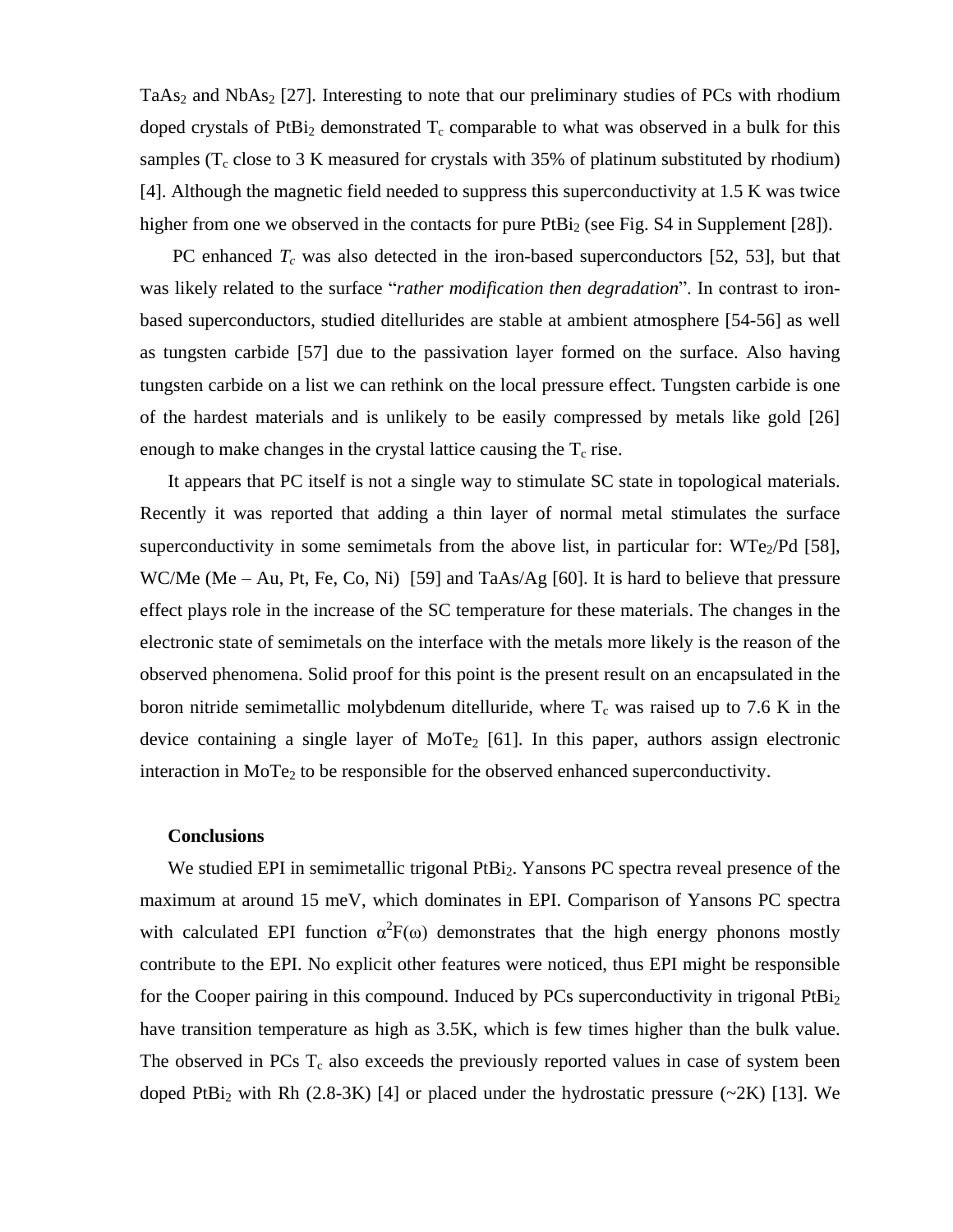speculate that, the observed enhanced  $T_c$  realizes due to changes in the LDOS of electrons induced by the normal metal/semimetal interface. Although, we cannot rule out effect of a local pressure created by the contacts, which can also contribute to increase of  $T_c$ . Our calculated  $T_c$  from the EPI is 3.5 K, which agree well with  $T_c$  in the PC experiments.

# **Acknowledgement**

We are grateful to S. Gaβ and A. Wolter-Giraud for the technical assistance and J. Dufouleur for stimulating discussions. We would like to acknowledge funding by Volkswagen Foundation. DB, YuN and OK are also grateful for support by the National Academy of Sciences of Ukraine under project Ф19-5 and thankful to the IFW Dresden for hospitality. SA appreciating support from Deutsche Forschungsgemeinschaft (DFG) through Grant No: AS 523/4-1.

# **Literature**

- 1. M. Leijense and K. Flensberg, Introduction to topological superconductivity and Majorana fermions, *Semicond. Sci. Technol.* **27**, 124003 (2012).
- 2. C.W.J. Beenakker, Search for Majorana fermions in superconductors, *Annual review of Cond. Matt. Phys.* **4**, 113 (2013).
- 3. Y. Ando, and M.Sato, Topological superconductors: a review, *Rep. Prog. Phys.* **80**, 076501 (2017).
- 4. G. Shipunov, I. Kovalchuk, B. R. Piening, V. Labracherie, A. Veyrat, D. Wolf, A. Lubk, S. Subakti, R. Giraud, J. Dufouleur, S. Shokri, F. Caglieris, C. Hess, D. V. Efremov, B. Büchner, and S. Aswartham, Polymorphic PtBi<sub>2</sub>: Growth, structure and superconducting properties, *Phys. Rev. Materials* **4**, 124202 (2020).
- 5. Q. Yao, Y. P. Du, X. J. Yang, Y. Zheng, D. F. Xu, X. H. Niu, X. P. Shen, H. F. Yang, P. Dudin, T. K. Kim, M. Hoesch, I. Vobornik, Z.-A. Xu, X. G. Wan, D. L. Feng, and D. W. Shen, Bulk and surface electronic structure of trigonal structured PtBi2 studied by angleresolved photoemission spectroscopy, *Phys. Rev. B*, **94**, 235140 (2016).
- 6. W. Gao, X. Zhu, F. Zheng, M. Wu, J. Zhang, C. Xi, P. Zhang, Y. Zhang, N. Hao, W. Ning and M. Tian, A possible candidate for triply degenerate point fermions in trigonal layered PtBi2, *Nat. Commun.* **9**, 3249 (2018).
- 7. S. Thirupathaiah, Y. Kushnirenko, E. Haubold, A. V. Fedorov, E. D. L. Rienks, T. K. Kim, A. N. Yaresko, C. G. F. Blum, S. Aswartham, B. Büchner, and S. V. Borisenko, Possible origin of linear magnetoresistance: Observation of Dirac surface states in layered PtBi<sub>2</sub>, *Phys. Rev. B*, **97**, 035133 (2018).
- 8. S. Thirupathaiah, Y. S. Kushnirenk, K. Koepernik, B. R. Piening, B. Buechner, S. Aswartham, J. van den Brink, S. V. Borisenko, I. C. Fulga, Sixfold fermion near the Fermi level in cubic PtBi2, *SciPost Phys.*, **10**, 004 (2021).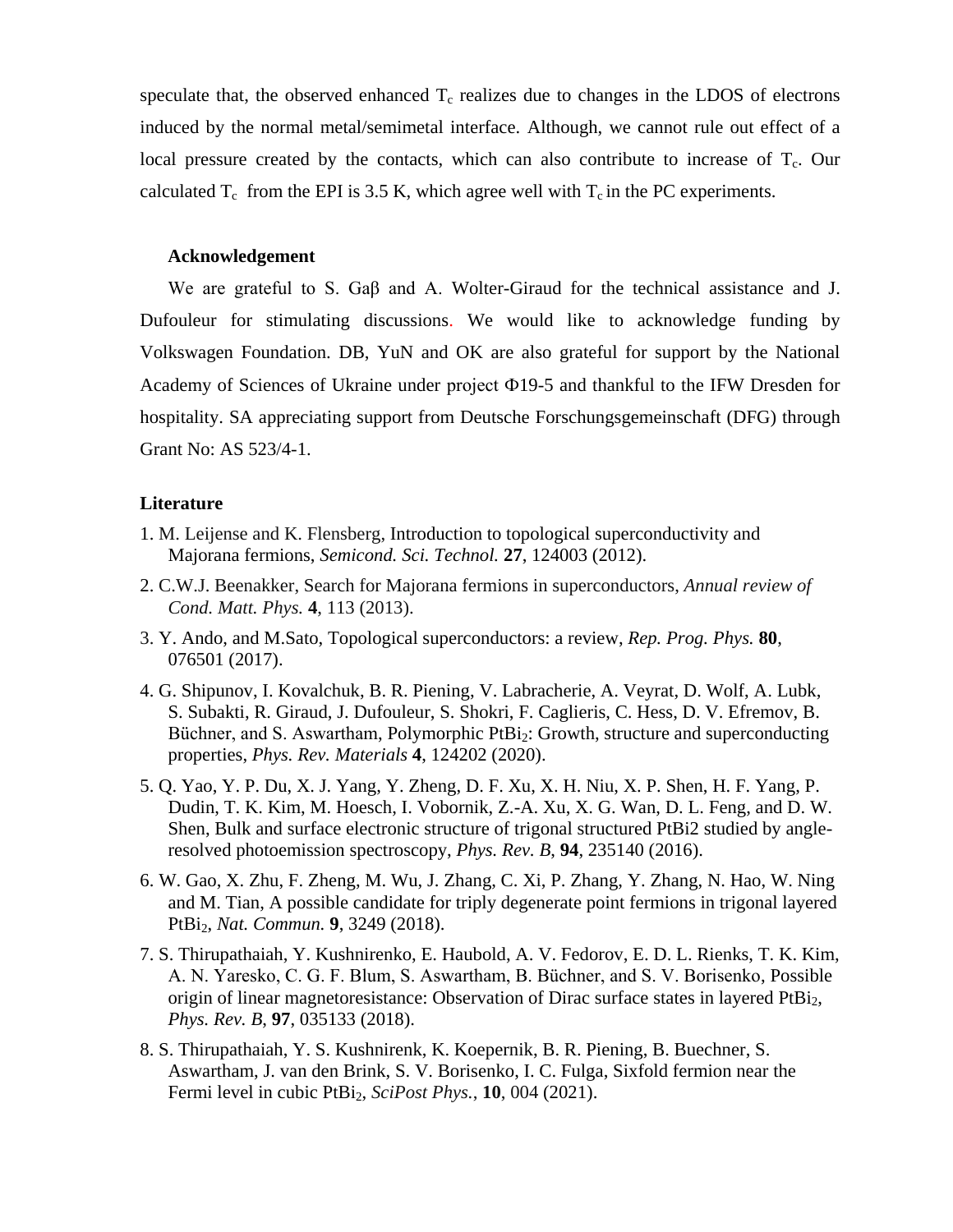- 9. W. Gao, N. Hao, F.-W. Zheng, W. Ning, M. Wu, X. Zhu, G. Zheng, J. Zhang, J. Lu, H. Zhang, C. Xi, J. Yang, H. Du, P. Zhang, Y. Zhang, and M. Tian, Extremely Large Magnetoresistance in a Topological Semimetal Candidate Pyrite PtBi2, *Phys. Rev. Lett.* **118**, 256601 (2017).
- 10. X. Yang, H. Bai, Z. Wang, Y. Li, Q. Chen, J. Chen, Y. Li, C. Feng, Y. Zheng, and Z. Xu, Giant Linear Magneto-resistance in Nonmagnetic PtBi2, *Appl. Phys. Lett.* **108**, 252401(2016).
- 11. W. Gao, X. Zhu, F. Zheng, M. Wu, J. Zhang, C. Xi, P. Zhang, Y. Zhang, N. Hao, W. Ning, and M. Tian, A possible candidate for triply degenerate point fermions in trigonal layered PtBi2, *Nat. Commun.* **9**, 3249 (2018).
- 12. X. Chen, D. Shao, C. Gu, Y. Zhou, C. An, Y. Zhou, X. Zhu, T. Chen, M. Tian, J. Sun, and Yang, Pressure-induced multiband superconductivity in pyrite PtBi<sub>2</sub> with perfect electron-hole compensation, *Phys. Rev. Materials* **2**, 054203 (2018).
- 13. J. Wang, X. Chen, Y. Zhou, C. An, Y. Zhou, C. Gu, M. Tian, and Z. Yang, Pressureinduced superconductivity in trigonal layered  $PtBi<sub>2</sub>$  with triply degenerate point fermions *Phys. Rev. B*, **103**, 014507 (2021).
- 14. A. Veyrat, V. Labracherie, R. Acharya, D. L. Bashlakov, F. Caglieris, J. I. Facio, G. Shipunov, L. Graf, J. Schoop, Yu.G. Naidyuk, R. Giraud, J. van den Brink, B. Büchner, C. Hess, S. Aswartham, J. Dufouleur, Bereziskii-Kosterlitz-Thouless transition in the Weyl system PtBi2, *arXiv:2101.01620* (2021).
- 15. Yu. G. Naidyuk, I. K. Yanson, Point-Contact Spectroscopy, *Springer Series in Solid-State Sciences.* 2005, vol 145 (New York: Springer).
- 16. H. Wang, H. Wang, Y. Chen, J. Luo, Z. Yuan, J. Liu, Y. Wang, S. Jia, X.-J. Liu, J. Wei, J. Wang, Discovery of tip induced unconventional superconductivity on Weyl semimetal, *Science Bulletin*, **62**, 425-430 (2017).
- 17. L. Aggarwal, S. Gayen, S. Das, R. Kumar, V. Süß, C. Felser, C. Shekhar and G. Sheet, Mesoscopic superconductivity and high spin polarization coexisting at metallic point contacts on Weyl semimetal TaAs. *Nat. Commun.* **8**, 13974 (2017).
- 18. J. Luo, Y. Li, J. Li, T. Hashimoto, T. Kawakami, H. Lu, S. Jia, M. Sato, and J.Wang, Surface superconductivity on Weyl semimetal induced by nonmagnetic and ferromagnetic tips, *Phys. Rev. Materials*, **3**, 124201, (2019).
- 19. H. Wang, H. Wang, H. Liu, H. Lu, W. Yang, S. Jia, X.-J. Liu, X. C. Xie, J. Wei, and J. Wang, Observation of superconductivity induced by a point contact on 3D Dirac semimetal Cd<sub>3</sub>As<sub>2</sub> crystals. *Nat. Mater.* **15**, 38–42 (2016).
- 20. L. Aggarwal, A. Gaurav, G. S. Thakur, Z. Haque, A. K. Ganguli and G. Sheet, Unconventional superconductivity at mesoscopic point contacts on the 3D Dirac semimetal Cd3As2. *Nat. Mater.* **15**, 32–37 (2016).
- 21. S. Zhang, Y. Wang, C. Ma, W. Zhu, Z. Ren, L. Shan, and G. Chen, Superconductivity at the Normal Metal/Dirac Semimetal Cd<sub>3</sub>As<sub>2</sub> Interface, *Chin. Phys. Lett.*, 37, 077401, (2020).
- 22. Yu. Naidyuk, O. Kvitnitskaya, D. Bashlakov, S. Aswartham, I. Morozov, I. Chernyavskii, G. Fuchs, S.-L. Drechsler, R. Hühne, K. Nielsch, B. Büchner and D.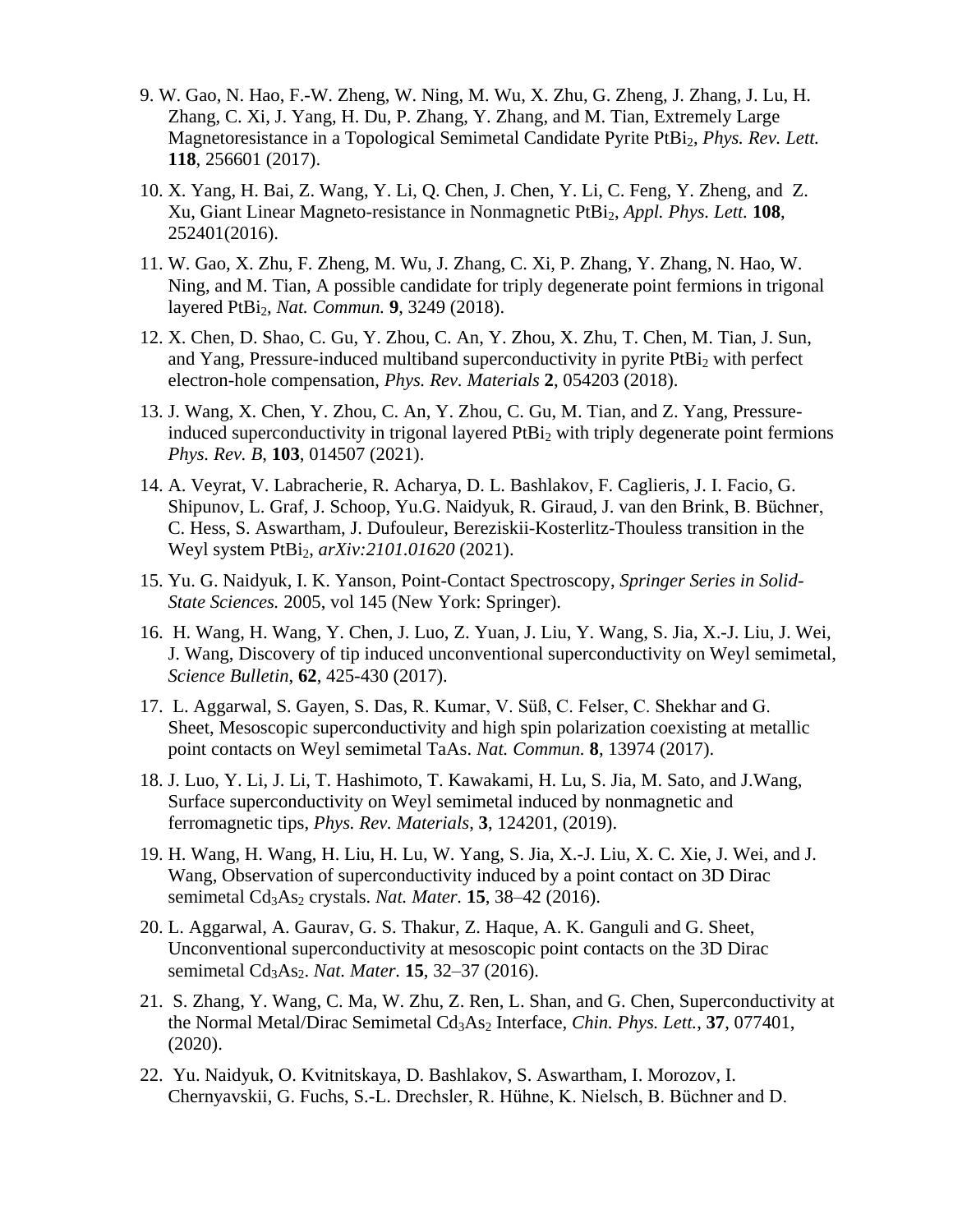Efremov, Surface superconductivity in the Weyl semimetal  $MoTe<sub>2</sub>$  detected by point contact spectroscopy, *2D Mater*. **5**, 045014 (2018).

- 23. J. Luo, Y. Li, J. Zhang, H. Ji, H. Wang, J.-Y. Shan, C. Zhang, C. Cai, J. Liu, Y. Wang, Y. Zhang, and J. Wang, Possible unconventional two-band superconductivity in MoTe<sub>2</sub>, *Phys. Rev. B*, **102**, 064502 (2020).
- 24. Yu. G. Naidyuk, D. L. Bashlakov, O. E. Kvitnitskaya, S. Aswartham, I. V. Morozov, I. O. Chernyavskii, G. Shipunov, G. Fuchs, S.-L. Drechsler, R. Hühne, K. Nielsch, B. Büchner, D. V. Efremov, Yanson point-contact spectroscopy of Weyl semimetal WTe<sub>2</sub>, *2D Mater*. **6**, 045012 (2019).
- 25. Y. Xing, H. Wang, C.-K. Li, X. Zhang, J. Liu, Y. Zhang, J. Luo, Z. Wang, Y. Wang, L. Ling, M. Tian, S. Jia, J. Feng, X.-J. Liu, J. Wei and J. Wang Superconductivity in topologically nontrivial material Au2Pb, *npj Quantum Mater*. **1**, 16005 (2016).
- 26. X.-Y. Hou, Z. Wang, Y.-D. Gu, J.-B He, D. Chen, W.-L Zhu, M.-D. Zhang, F. Zhang, Y.-F. Xu, S. Zhang, H. Yang, Z. Ren, H.-M. Weng, N. Hao, W.-G. Lv, J.-P. Hu, G.-F. Chen, and L. Shan, Superconductivity induced at a point contact on the topological semimetal tungsten carbide, *Phys. Rev. B* **100**, 235109 (2019).
- 27. Meng-Di Zhang Xing-Yuan Hou Qing Wang, Yi-Yan Wang, Ling-Xiao Zhao, Zong Wang, Ya-Dong Gu, Fan Zhang, Tian-Long Xia, Zhi-An Ren, Gen-Fu Chen , Ning Hao, and Lei Shan, Tip-induced superconductivity on the topological semimetals  $TaAs<sub>2</sub>$  and NbAs2, *Phys. Rev. B* **102**, 085139 (2020).
- 28. Supplement to the paper by D. Bashlakov et al. "Electron-phonon interaction and point contact enhanced superconductivity in trigonal PtBi<sub>2</sub>".
- 29. Yu. G. Naidyuk, I.K. Yanson, A.A. Lysykh, O.I. Shklarevskii*,* The electron-phonon interaction in microcontacts of gold and silver, *Fiz. Nizk. Temp*. **8**, 922 (1982) [*Sov. J. Low Temp. Phys.* **8**, 464 (1982)].
- 30. A. G. M. Jansen, F. M. Mueller, and P. Wyder, Direct measurement of electron-phonon coupling  $\alpha^2 F(\omega)$  using point contacts: Noble metals, *Phys. Rev. B* **16**, 1325 (1977).
- 31. Yu. N. Shalov, I. K. Yanson, Electron-phonon interaction spectra of silver and gold, *Fiz. Nizk. Temp*. **3**, 99 (1977).
- 32. A.V. Khotkevich, I.K. Yanson, Atlas of point contact spectra of electron-phonon interactions in metals, *Kluwer Academic Publishers, Boston* (1995).
- 33. R.I. Shekhter and I.O.Kulik, Phonon Spectroscopy in Heterocontacts, *Fiz. Nizk. Temp*. **9**, 46 (1983) [*Sov. J. Low Temp. Phys.* **9**, 46 (1983)].
- 34. P. Hohenberg and W. Kohn, Inhomogeneous Electron Gas*, Phys. Rev*. **136**, B864 (1964).
- 35. W. Kohn and L. J. Sham, Self-Consistent Equations Including Exchange and Correlation Effects, *Phys. Rev*. **140**, A1133 (1965).
- 36. G. Kresse and J. Hafner, Ab Initio Molecular Dynamics for Open-Shell Transition Metals, *Phys. Rev. B* **48**, 13115 (1993).
- 37. G. Kresse and J. Furthmüller, Efficient Iterative Schemes for Ab initio Total-Energy Calculations Using a Plane-Wave Basis Set, *Phys. Rev. B* **54**, 11169 (1996).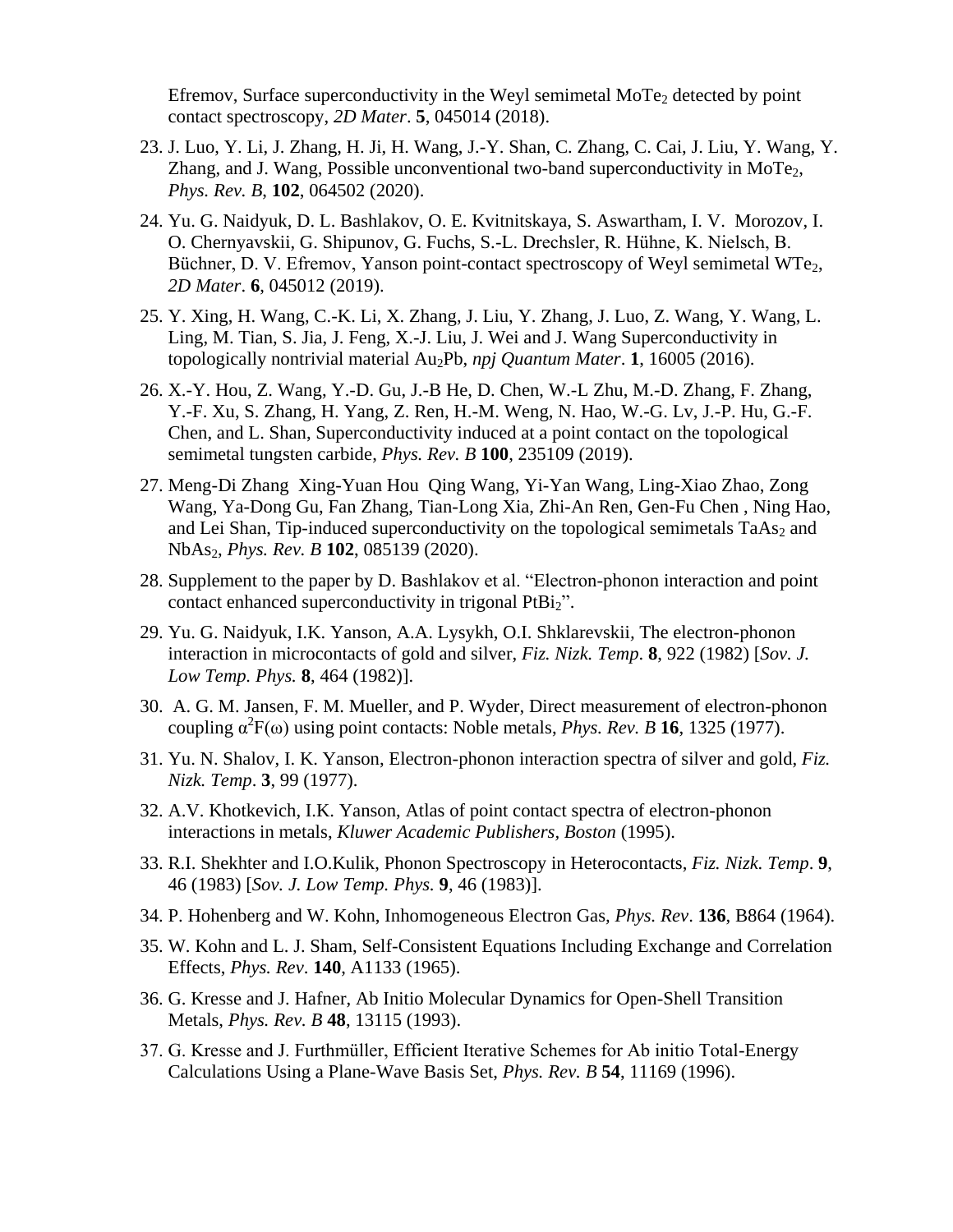- 38. G. Kresse and J. Furthmüller, Efficiency of Ab-Initio Total Energy Calculations for Metals and Semiconductors Using a Plane-Wave Basis Set*, Comput. Mater. Sci*. **6**, 15 (1996).
- 39. A. Togo and I. Tanaka*,* First Principles Phonon Calculations in Materials Science, *Scr. Mater.* **108**, 1 (2015)
- 40. J. P. Perdew, K. Burke, and M. Ernzerhof, Generalized Gradient Approximation Made Simple, *Phys. Rev. Lett*. **78**, 1396 (1996).
- 41. P. E. Blöchl, Projector Augmented-Wave Method, *Phys. Rev. B* **50**, 17953 (1994).
- 42. G. Kresse and D. Joubert, *From Ultrasoft Pseudopotentials to the Projector Augmented-Wave Method,* Phys. Rev. B **59**, 1758 (1999).
- 43. P. Giannozzi, S. Baroni, N. Bonini, M. Calandra, R. Car, C. Cavazzoni, D. Ceresoli, G. L. Chiarotti, M. Cococcioni, I. Dabo, A. Dal Corso, S. De Gironcoli, S. Fabris, G. Fratesi, R. Gebauer, U. Gerstmann, C. Gougoussis, A. Kokalj, M. Lazzeri, L. Martin-Samos, N. Marzari, F. Mauri, R. Mazzarello, S. Paolini, A. Pasquarello, L. Paulatto, C. Sbraccia, S. Scandolo, G. Sclauzero, A. P. Seitsonen, A. Smogunov, P. Umari, and R. M. Wentzcovitch, QUANTUM ESPRESSO: A Modular and Open-Source Software Project for Quantum of Materials, *J. Phys. Condens. Matter* **21**, 395502 (2009).
- 44. P. Giannozzi, O. Baseggio, P. Bonfá, D. Brunato, R. Car, I.Carnimeo, C. Cavazzoni, S. De Gironcoli, P. Delugas, F. Ferrari Ruffino, A. Ferretti, N. Marzari, I. Timrov, A. Urru, and S. Baroni, Quantum ESPRESSO toward the Exascale, *J. Chem. Phys.* **152**, 154105 (2020).
- 45. G. M. Eliashberg, Interactions between Electrons and Lattice Vibrations in a Superconductor, *Sov. Phys. JEPT* **38**, 966 (1960).
- 46. P. B. Allen and R. C. Dynes, Transition Temperature of Strong-Coupled Superconductors Reanalyzed, *Phys. Rev. B* **12**, 905 (1975).
- 47. W. L. McMillan, Transition Temperature of Strong-Coupled Superconductors, *Phys. Rev.* **167**, 337 (1968)
- 48. G.E. Blonder, M. Tinkham, and T.M. Klapwjik, Transition from metallic to tunneling regimes in superconducting microconstrictions: Excess current, charge imbalance, and supercurrent conversion, *Phys. Rev. B* **25**, 4515 (1982).
- 49. I. I. Mazin, A. A. Golubov and B. Nadgorny, Probing spin polarization with Andreev reflection: A theoretical basis, *J. Appl. Phys.* **89**, 7576 (2001).
- 50. Mintu Mondal, Bhanu Joshi, Sanjeev Kumar, Anand Kamlapure, Somesh Chandra Ganguli, Arumugam Thamizhavel, Sudhansu S. Mandal, Srinivasan Ramakrishnan, and Pratap Raychaudhuri, Andreev bound state and multiple energy gaps in the noncentrosymmetric superconductor BiPd, *Phys. Rev*. B **86**, 094520 (2012).
- 51. Yu.G. Naidyuk, K. Gloos, Anatomy of point-contact Andreev reflection spectroscopy from the experimental point of view*, Fiz. Nizk. Temp*. **44**, 343 (2018) [*Low Temp. Phys*. **44**, 257 (2018)].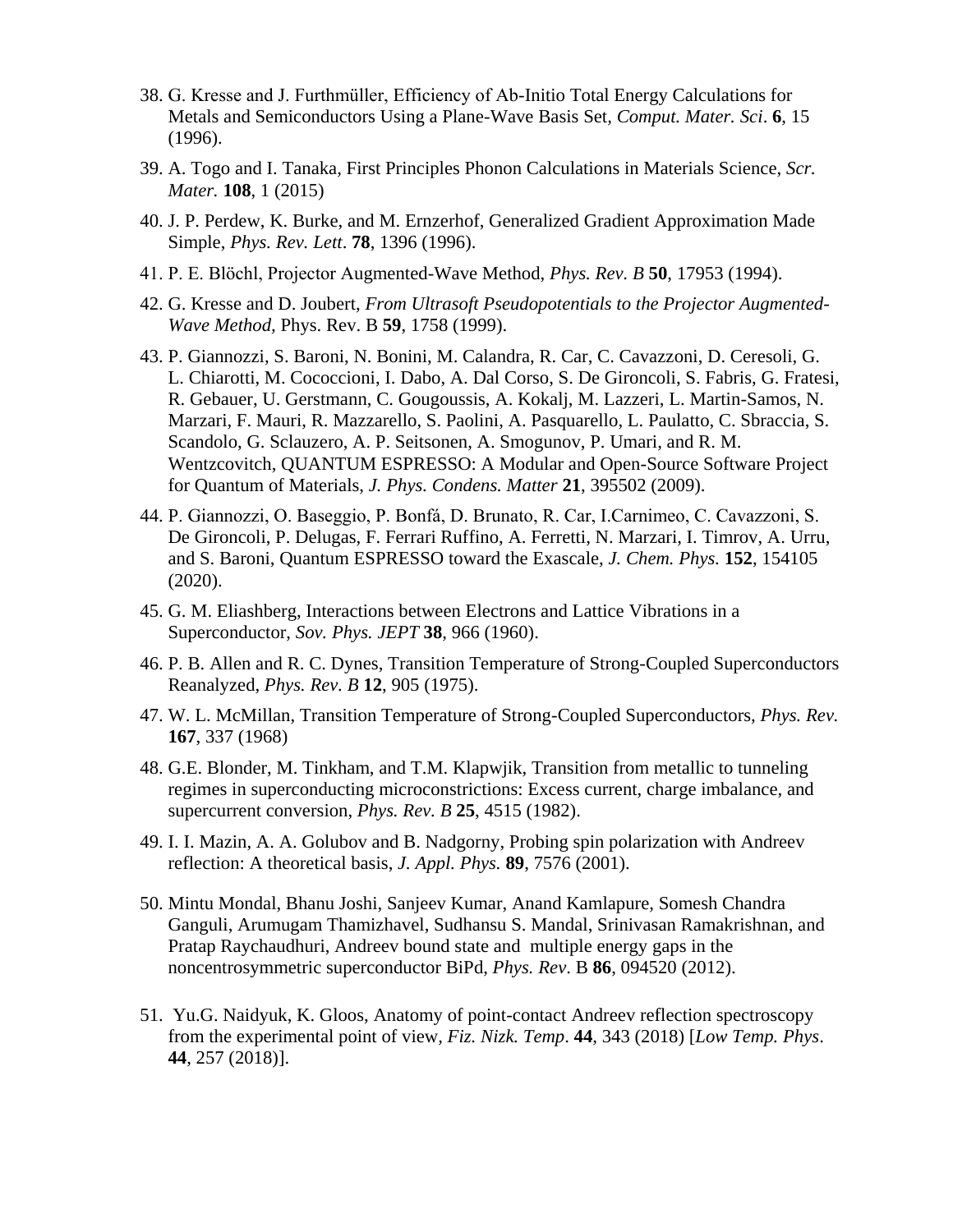- 52. Yu. G. Naidyuk, O. E. Kvitnitskaya, D. V. Efremov, and S.-L. Drechsler, Enhanced critical temperatures in the strongly overdoped iron-based superconductors  $AFe<sub>2</sub>As<sub>2</sub>$ (A = K, Cs, Rb) observed by point contacts, *Low Temp. Physics* **46**, 1070 (2020).
- 53. Yu. G. Naidyuk, G. Fuchs, D. A. Chareev, and A. N. Vasiliev, Doubling of the critical temperature of FeSe observed in point contacts, *Phys. Rev. B* **93**, 144515 (2016).
- 54. F. Ye, J. Lee, J. Hu, Z. Mao, J. Wei, P. X.‐L. Feng, Environmental Instability and Degradation of Single- and Few-Layer WTe<sub>2</sub> Nanosheets in Ambient Conditions, *Small* **12**, 5802 (2016).
- 55. F. Hou, D. Zhang, P. Sharma, S. Singh, T. Wu, and J. Seidel, Oxidation Kinetics of WTe<sub>2</sub> Surfaces in Different Environments, *ACS Appl. Electron. Mater.* **2**, 2196 (2020).
- 56. X. Zheng , Y. Wei, C. Deng, H. Huang, Y. Yu, G. Wang, G. Peng, Z. Zhu, Y. Zhang, T. Jiang, S. Qin, R. Zhang, and X. Zhang, Controlled Layer-by-Layer Oxidation of MoTe<sub>2</sub> via O<sup>3</sup> Exposure, *ACS Appl. Mater. Interfaces* **10**, 30045 (2018).
- 57. S. A. Humphry-Baker and W. E.Lee, Tungsten carbide is more oxidation resistant than tungsten when processed to full density, *Scripta Materialia* **116**, 67 (2016).
- 58. A. Kononov, M. Endres, G. Abulizi, K. Qu, J. Yan, D. G. Mandrus, K. Watanabe, T. Taniguchi, C. Schönenberger, Flat band superconductivity in type-II Weyl-semimetal WTe<sup>2</sup> induced by a normal metal contact, *J. Appl. Phys* **129**, 113903 (2021).
- 59. W. Zhu, X. Hou, J. Li Y. Huang, S. Zhang, J. He, D. Chen, Y. Wang, Q, Dong, M. Zhang, H. Yang, Z. Ren, J. Hu, L. Shan and G. Chen, Interfacial Superconductivity on the Topological Semimetal Tungsten Carbide Induced by Metal Deposition, *Adv. Mater.* **32**, 1907970 (2020).
- 60. W. Zhu, Y. Wang, J. Li, Y. Huang, Q. Dong, X. Hou, L. Zhao, S. Zhang, H. Yang, Z. Ren, L. Shan, and G. Chen, Superconducting Interfaces between Weyl Semimetal and Normal Metal, *Adv. Quantum Technol.* **3**, 2000020 (2020).
- 61. D. A. Rhodes, A. Jindal, N. F. Q. Yuan, Y. Jung, A. Antony, H. Wang, B. Kim, Y. Chiu, T. Taniguchi, K. Watanabe, K. Barmak, L. Balicas, C. R. Dean, X. Qian, L. Fu, A. N. Pasupathy, and J. Hone, Enhanced Superconductivity in Monolayer Td-MoTe<sub>2</sub>, *Nano Lett.* **21**, 2505 (2021).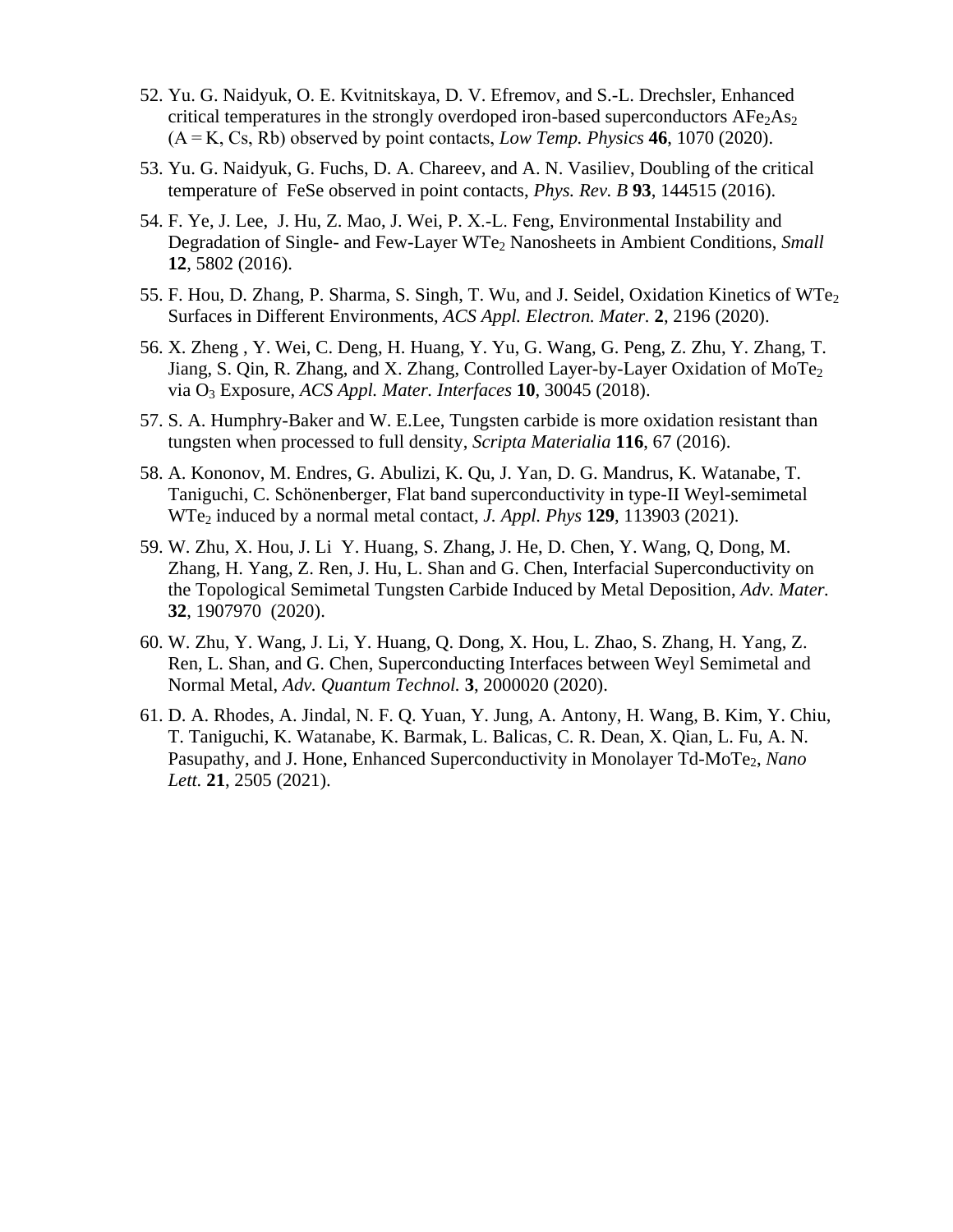# **SUPPLEMENT to the paper by D. L. Bashlakov et al. "Electron-phonon interaction and point contact enhanced superconductivity in trigonal PtBi2"**

# **Experimental details**

Samples used in experiments where grown in the same batch. Details on the sample synthesis

and transport characterization can be found in [4]. Visually both crystals had some remaining flux attached to their sides. Smaller crystal was about dozen of micron thick and been used for collection of the preliminary results – and contacts were made to the side of the sample which had no flux remained. Bigger crystal was "three-



dimensional" in a way that its thickness was comparable with in-plain sizes. Thus it was possible to slice it on to thinner pieces and make the contacts to freshly exposed surfaces. Although, we did not see a difference between the data collected for the freshly cleaved surfaces and the flux free ones, as well as no qualitive difference in data was noticed between two crystals.[ADS1]The data were collected on two LHe setups with lowest available temperature of 2.5 K and 1.55 K with magnetic field available of 15 Tesla and 4 Tesla accordingly. Hard contact where made directly in cryostat by mechanically touching the wire of Cu, Ag or Au to the edge or to the plane of a crystal. Soft contacts where made by placing a drop of a conductive Ag paint between the sample and 0.07mm copper wire (see image on the right). Thus soft contact where prepared at ambient atmosphere and temperature and moved in to cryostat only after silver paint was dried out.

We measured the current-voltage (*I*–*V)* characteristics of PCs and their first *dV/dI* and second  $d^2V/dI^2$  derivatives by look-in technique. The  $dV/dI(V) \equiv R_d(V)$  and the  $d^2V/dI^2(V)$  were recorded by sweeping the dc current *I* on which a small ac current *i* was superimposed.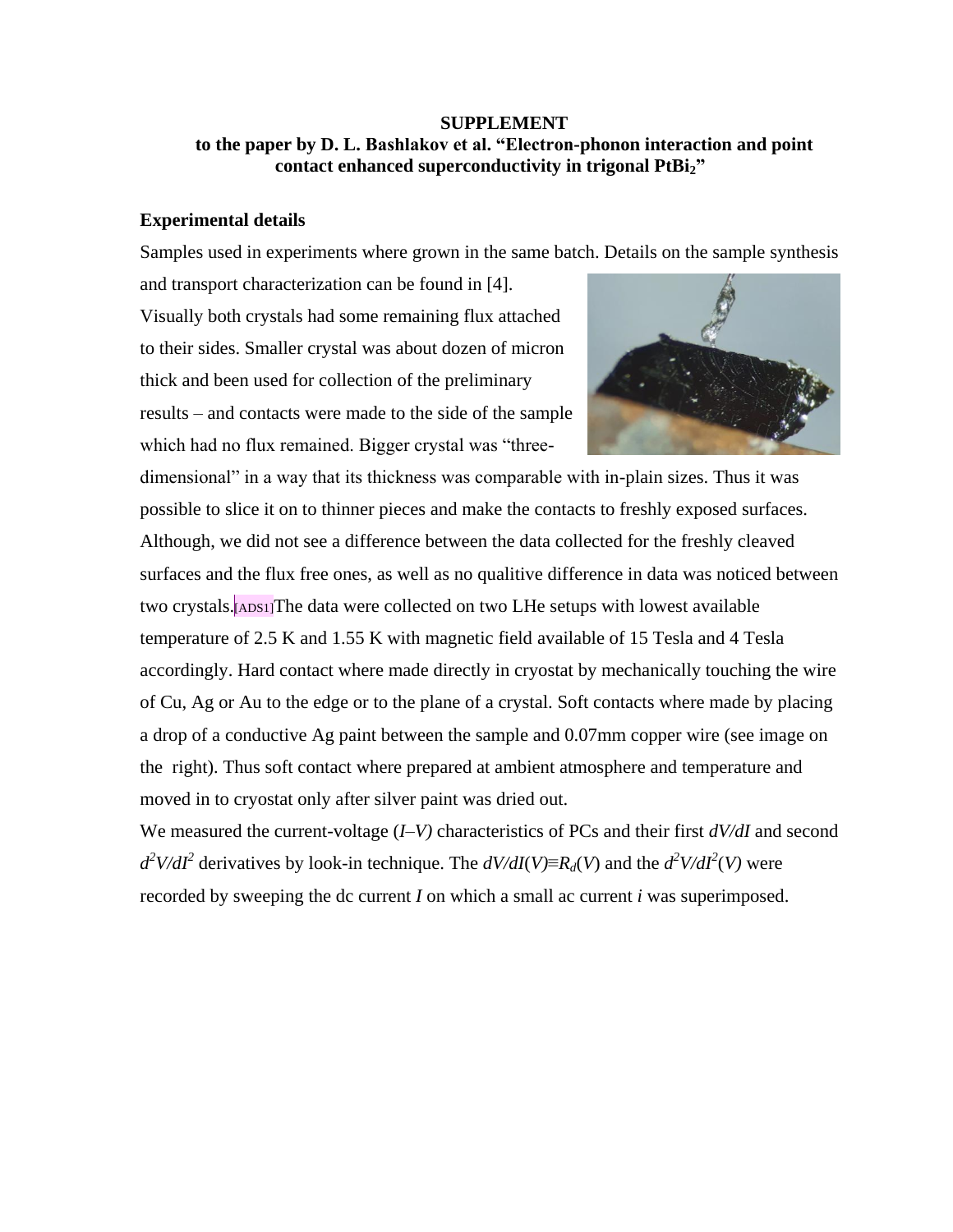### **Additional experimental results**



Figure S1. Differential resistance from several contacts PtBi<sub>2</sub>-Me (where Me – Ag, Cu or Au) measured at various temperatures (top) and magnetic fields (bottom).



**Figure S2.** Yansons PC spectra of the hetero-contacts, some spectra shifted up or down for a clarity. Left image shows spectra for PtBi<sub>2</sub>-Cu PC where red curves belong to same contact taken at different temperatures (thing red line has zero bias anomaly due do excess SC current). Middle and right images shows spectra for PtBi<sub>2</sub>-Ag and PtBi<sub>2</sub>-Au contacts accordingly. The screening factor for the selection of the data for the last two sets was – spectra should not contain feature that may belong to Ag or Au , i.e. there should not be dominating peeks present at 10-13mV (Ag) and 9-11mV (Au) (Yansons PC spectra for the noble metals shown on the corresponding images with the thin black lines).